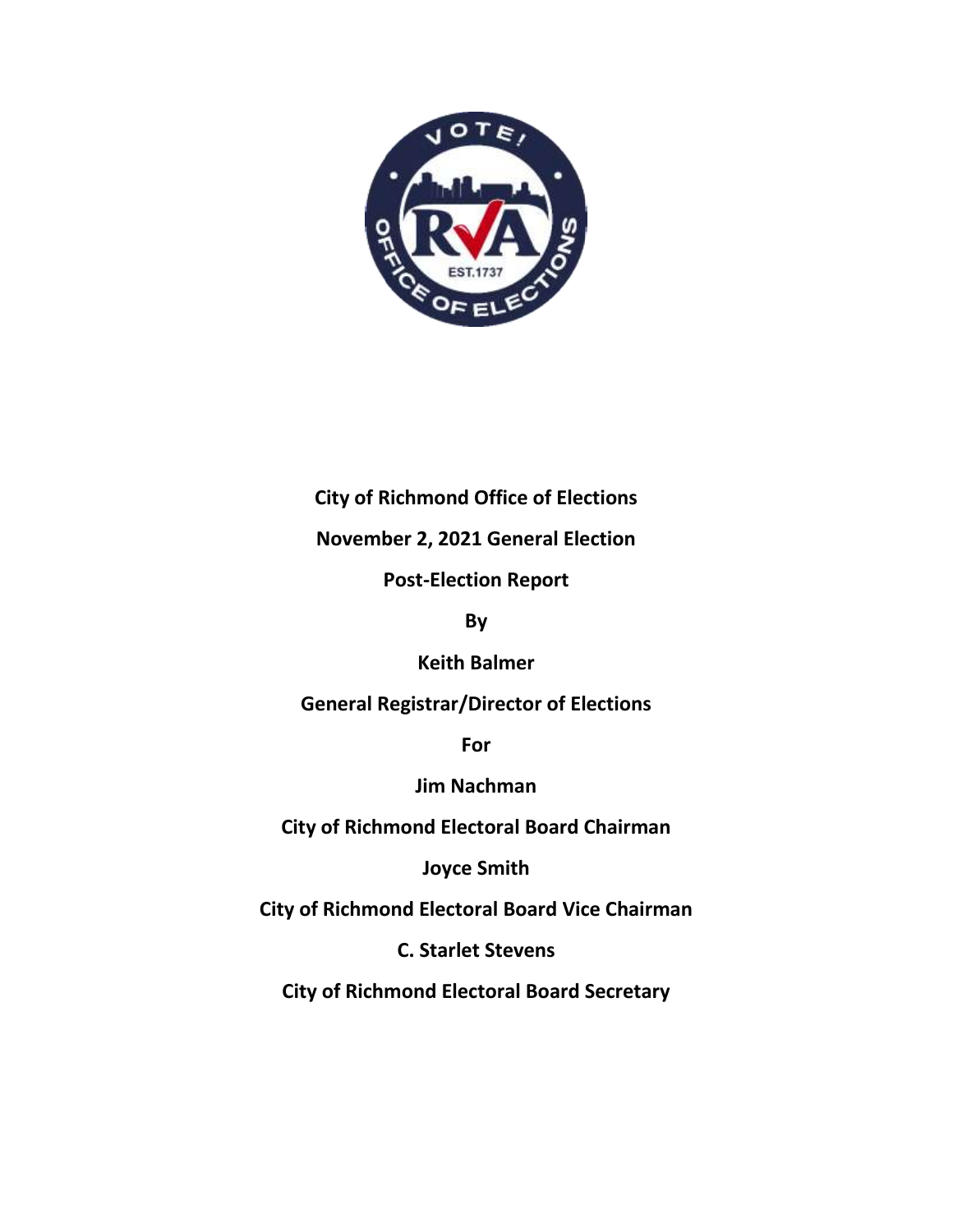Administering an election is serious business. The stakes are high and there are many moving parts. This community has put its faith in us and in our ability to conduct elections with accuracy, with transparency, and with integrity. Every election has it challenges. These challenges present us with a unique opportunity to learn, and to grow as an institution. It is only by taking the time to self-reflect after each election, and to look with an honest eye at each of these challenges, that we begin to take the steps to improve. That is the purpose of this Post Election Report. We need to be able to look at what happened during this election so that it can foster a conversation about how we can make productive changes going forward.

There were over 157,000 registered voters at the time of the November election. This past Gubernatorial election saw a total turnout of 80,318 voters. This number, which is over 51% of the city's registered voters, represented a sharp increase in turnout from the last Gubernatorial election held back in 2017. That election saw a total turnout of 71,455. Statewide, the turnout increased from 2017 by a remarkable 24%. Almost 55% of Virginia's 5.9 million registered voters cast a ballot in the election. Back here in Richmond, the turnout was high for a number of reasons: the still relatively new 45-day window for Early Voting; the removal of an excuse in order to cast an absentee ballot; a hotly-anticipated Governor's race; and the fate of the Urban One Casino that was proposed to be built on the city's Southside. There were some issues that arose. But all in all, the administration of my first general election was a success, and it speaks to the hard work and dedication of everybody involved: the General Registrar, The Electoral Board, the staff of the Registrar, and the over 700 election officers who provided the assistance needed to ensure Richmond City conducted a (mostly) smooth election.

I was sworn in as only the third General Registrar of the last 50 years back in May 2021. Prior to my appointment I had worked in Virginia elections for 11 years at both the local and state level. I needed each and every one of those 11 years to give me the experience, the knowledge, the passion, and the confidence that is needed in order to fulfill the duties of this extraordinary position. The emotions that I have experienced in the past eight months have truly run the gamut: from exhilarating, to exhausting, to gratifying. It is a job that demands diligence, critical thinking, and problem-solving on the fly. It is also a job that needs a staff that is hardworking and steadfast in their commitment to serving the voters of this city. I am grateful every day for the staff that I have, and the voters of this city should be grateful as well.

Keith Balmer

General Registrar/Director of Elections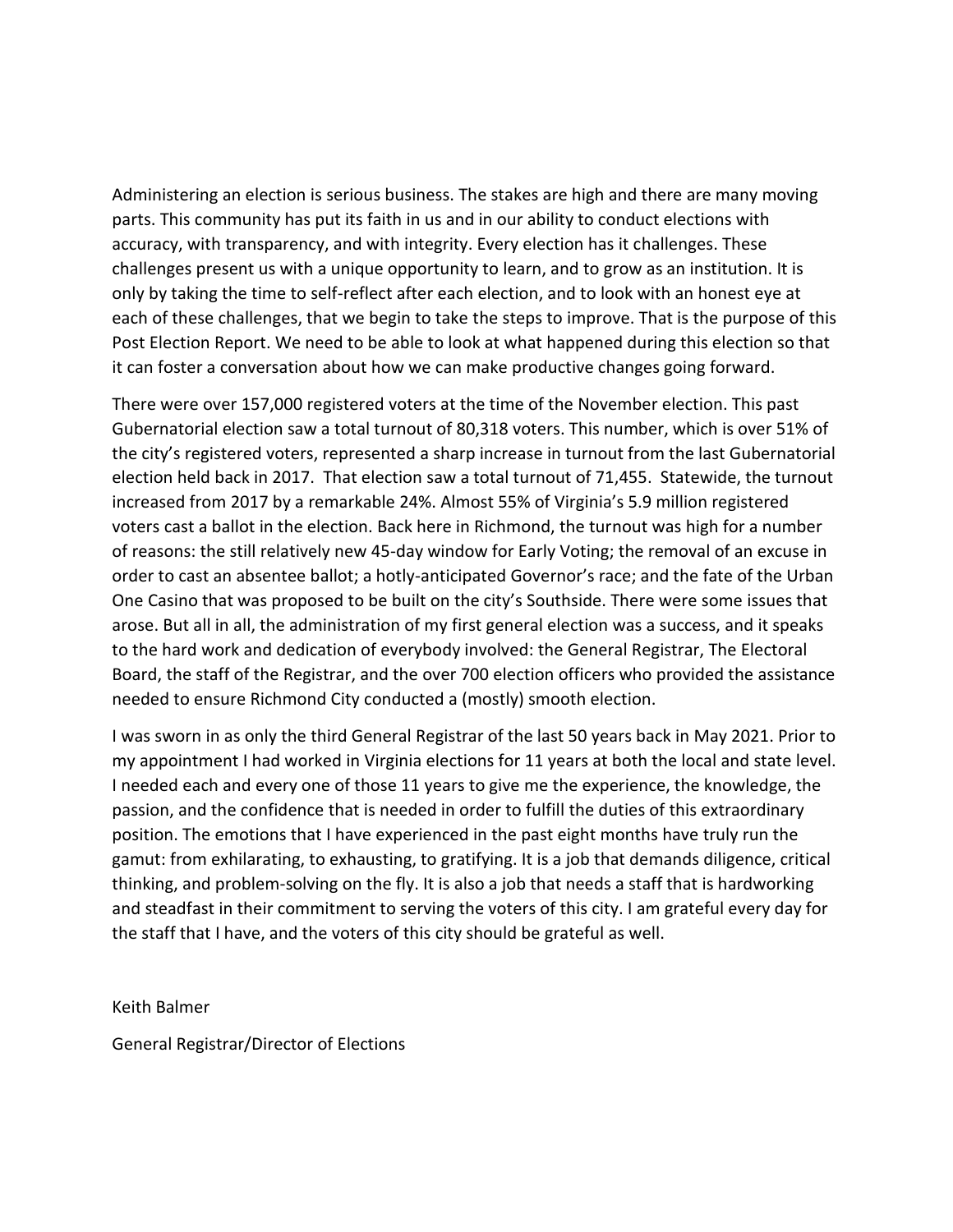# **Recap Topics**

- 1. New Legislation
- 2. COVID Protocols
- 3. The 2021 Ballot
- 4. Early Voting
- 5. Vote by Mail
- 6. Central Absentee Precinct
- 7. Election Day
- 8. Election Night Reporting
- 9. Chief Roundtable
- 10. Lessons Learned from the Election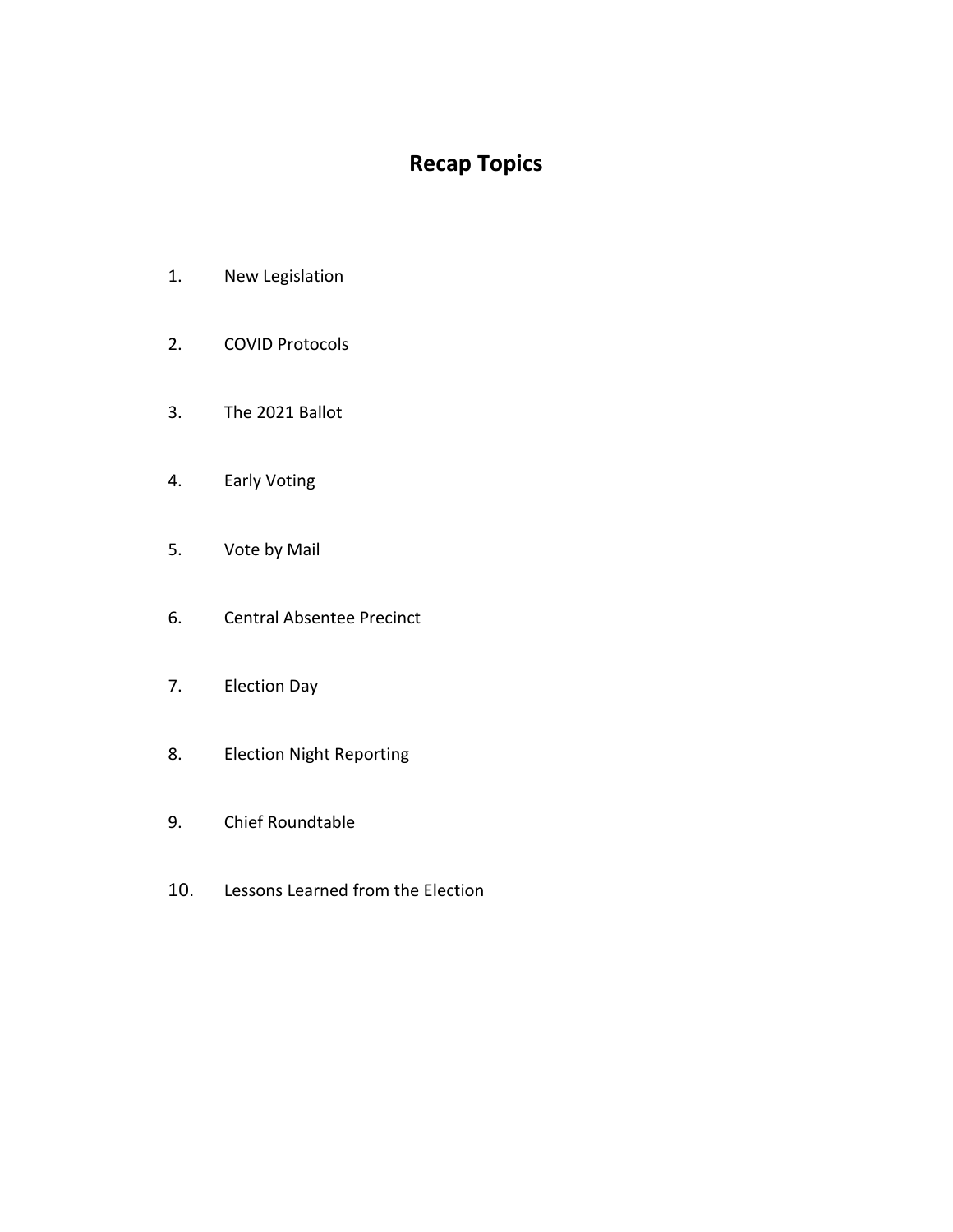#### **NEW LEGISLATION**

Every year, at the end of the General Assembly's legislative session, new laws that are related to the administration of elections are introduced. In 2021 several significant pieces of legislation passed both chambers of the General Assembly and were signed into law by Governor Ralph Northam. These laws are listed below.

- a. **SB 1239 – allowed for general registrars to contract with a third party vendor to print and mail absentee ballots**. It was my desire to use the services of our printing vendor Printelect, in an effort to outsource the mailing of our absentee ballots. The reason for this change in policy is obvious. It takes a tremendous amount of manpower in order to mail out absentee ballots. Printelect has the technology to automate this process, making it more reliable, cost-efficient, and less prone to human mistakes. However, a crucial update to VERIS that was planned for completion right near the deadline to mail absentee ballots failed to materialize. This led to the decision to push this new implementation to 2022.
- b. **SB 1245 – Codified the establishment of drop-off locations and created the cure process for absentee ballots.** Drop off locations were available during the Early Voting period via drop boxes at our office, City Hall, and the Social Services Center on Hull Street. Absentee ballots were also received at Hickory Hill Community Center. The law states that absentee ballots can be returned to any Early Voting location, and (on Election Day) to any polling precinct. We also reached out to over 200 voters in an effort to get them to cure their absentee ballots. The overwhelming majority of voters needed to cure their ballots due to the fact that they forgot to include a witness signature.
- c. **SB 1331 – allowed voters with a print disability or visual impairment to receive their absentee ballots electronically, and to mark that ballot with a ballot marking tool provided by the Department of Elections.** Only two voters chose to vote using this method.
- d. **HB 1888 – removed the in-person requirement for first-time voters who registered to vote by mail; mandated pre-paid postage; required Early Voting totals, vote by mail totals, and postmarked absentee ballots received before noon on Friday November 5th to all be reported separately from each other.** In regards to pre-paid postage, the cost that the city was eligible to receive based on the amount of money spent mailing out absentee ballots was \$6,000. For the first time ever, absentee results were reported separately in VERIS. Our Early Voting totals, and our Vote By Mail totals were both reported into VERIS and made available for the public to see by 10:30 PM on Election Night. Our post-election numbers were officially reported into VERIS on the Saturday afternoon following the election.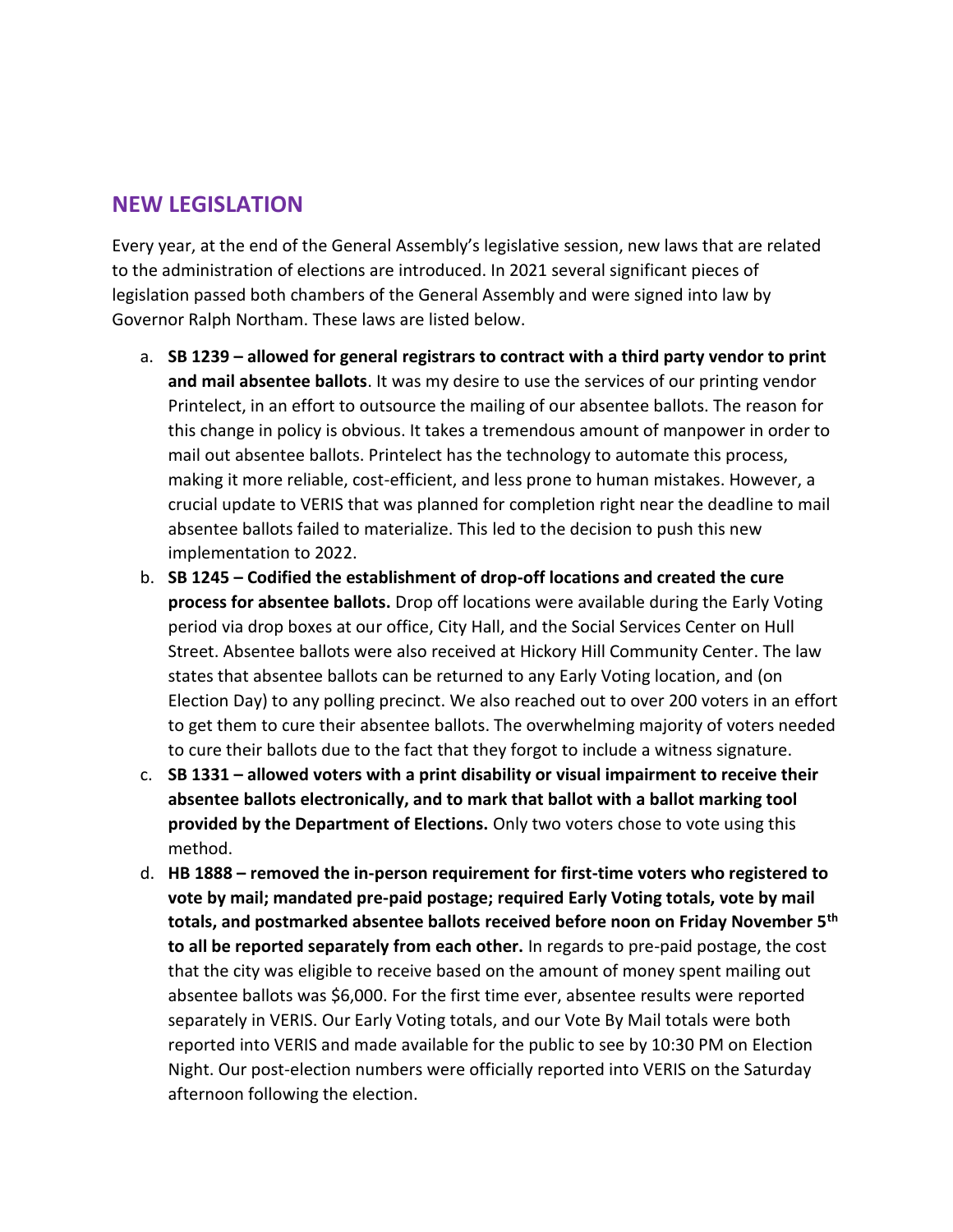- e. **HB 2081 – prohibited any person from knowingly possessing a firearm within 40 feet of any building used as a polling place, including one hour before and one hour after its use as a polling precinct**. There were no issues regarding this new law that was reported to us by our precinct chiefs on Election Day.
- f. **HB 1968 – allowed for the Electoral Board or the General Registrar to implement Sunday voting during the Early Voting period.** For the first time ever, Richmond City voters were given the option to cast their ballots on Sundays. This change in policy led to rallies on those two Sundays by both political parties, and it led to extensive media coverage.
- g. **HB 1890 and SB 1395 – known as the Virginia Voting Rights Act, this is a first of its kind legislation that seeks to prevent the denial or dilution of voting rights to a language minority group.** This legislation is what inspired the creation of Richmond's first ever bilingual ballot that provided accessibility to voters in Richmond's burgeoning Hispanic community, which now represents 10% of the city's population.

# **COVID PROTOCOLS**

Let's start by addressing the fact that we are, unfortunately, still the midst of a global pandemic that has claimed many lives and stricken many more. I engaged in numerous conversations with my Deputy Registrar and with my staff before, during, and after the election about steps that we felt were necessary in order to keep the coronavirus at bay. In order to create an environment that was as safe as possible, my office hired ServPro, a cleaning company licensed through the city, to spray the entire building once a week during the election. We also used motorized air purifiers from ServPro as well. Our staff and our election officers all adhered to the guidance from the Mayor's Office with regard to wearing face masks and maintaining six feet of social distance. The fiscal impact for all the resources we employed to keep our office as COVID-free as possible was \$40,000. The end result was that, with the exception of two isolated cases, our office avoided any outbreaks which had the potential to cause major disruptions to Early Voting.

## **THE NOVEMBER BALLOT**

As mentioned earlier, the ballot created for the election was historic. For the first time in the city's history the ballot was bilingual in English and Spanish. The motivation behind this policy change was due in part to the passage of HB1390 and SB1395. This bill, which has been dubbed the Virginia Voting Rights Act, states that *"no voting qualification or prerequisite to voting or standard, practice, or procedure shall be imposed or applied by the state or any locality in a manner that results in a denial or abridgement of the right of any citizen of the United States to vote based on race or color or membership in a language minority group."* In order to abide by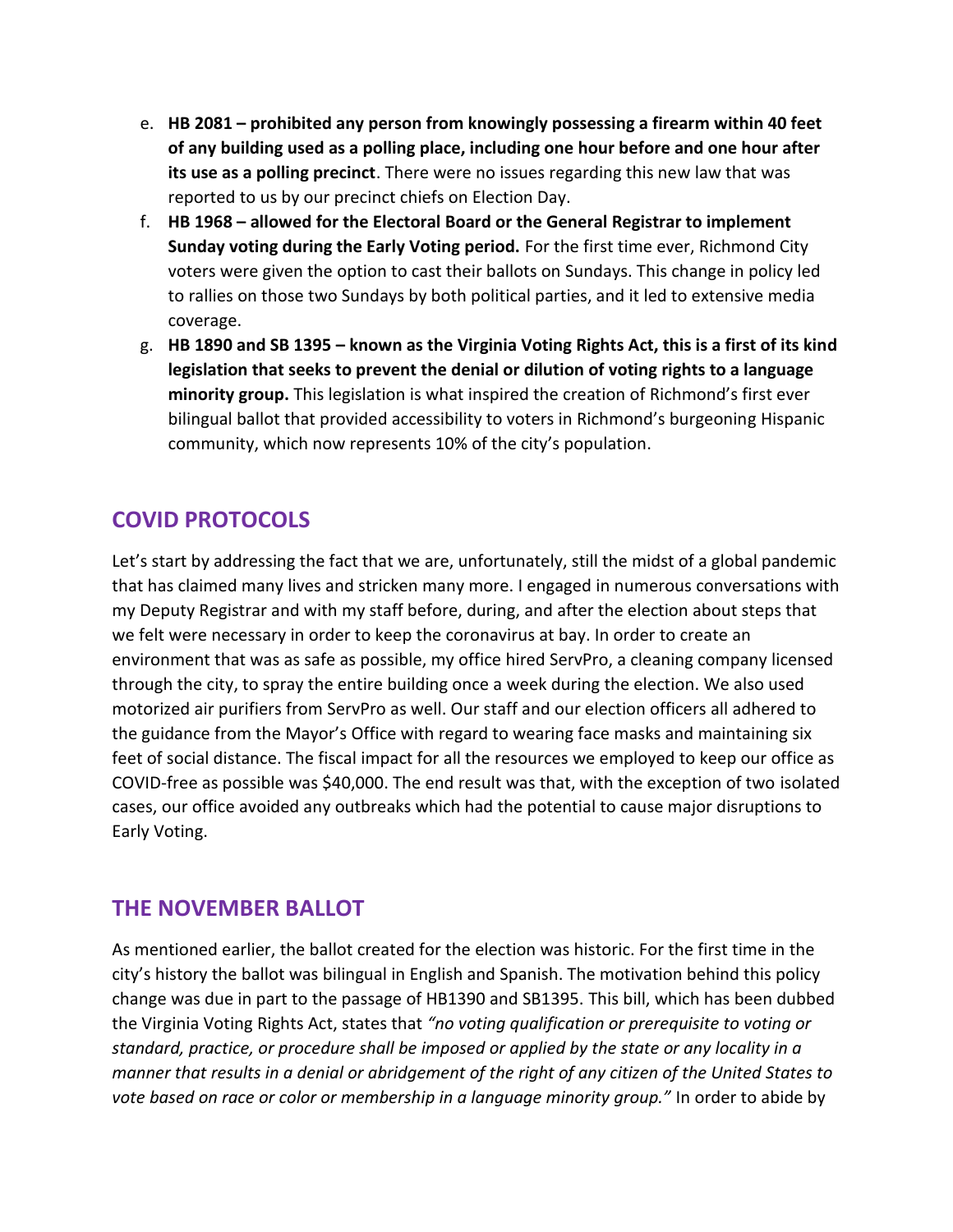the framework of this legislation a locality that has 10% of a language minority should provide election materials to residents within that minority. Upon receipt of the 2020 census data, it was discovered that Richmond had indeed had a language minority that was applicable to this new legislation. Richmond now has over 20,000 residents within its Hispanic community. This number puts our Hispanic community over the 10% threshold. My office worked in conjunction with our Ballot vendor, Printelect, with the Department of Elections, and with The Office of Immigrant and Refugee Engagement to ensure that the Spanish translations of every word on the ballot was accurate.

## **EARLY VOTING**

Early Voting, also known as In-Person Absentee, is the 45 day window that allows voters to cast their ballots in-person before Election Day. Early Voting became law on July 1, 2020, and it was first implemented starting with the November 2020 General Election. This was the second general election in which Early Voting was employed.

Early Voting took place for 45 days at the Registrar's office, which is a requirement by law (24.2- 701.1). Early Voting officially kicked off on September 17<sup>th</sup>. State election law also provides for the creation of satellite offices during Early Voting in an effort to prevent the Registrar's office from being overwhelmed, and to make Early Voting accessible to voters in areas of the locality that is not near the Registrar's Office. These satellite offices can be opened at any time during Early Voting based on the needs of the locality. Our two satellite offices, City Hall and Hickory Hill Community Center both opened on September 28<sup>th</sup>. Also, for the first time ever, Richmond voters were able to cast their ballots on a Sunday. On October 17<sup>th</sup> and October 24<sup>th</sup> (both Sundays) Early Voting was available from 12 noon until 5 PM at all three locations.

At our three Early Voting locations, a total of 20,563 voters showed up to cast their ballots. For the two Sundays that we offered Early Voting, the turnout looks like this:

10/17/2021 Registrar's Office – 167 City Hall – 20 Hickory Hill – 65 Total  $-252$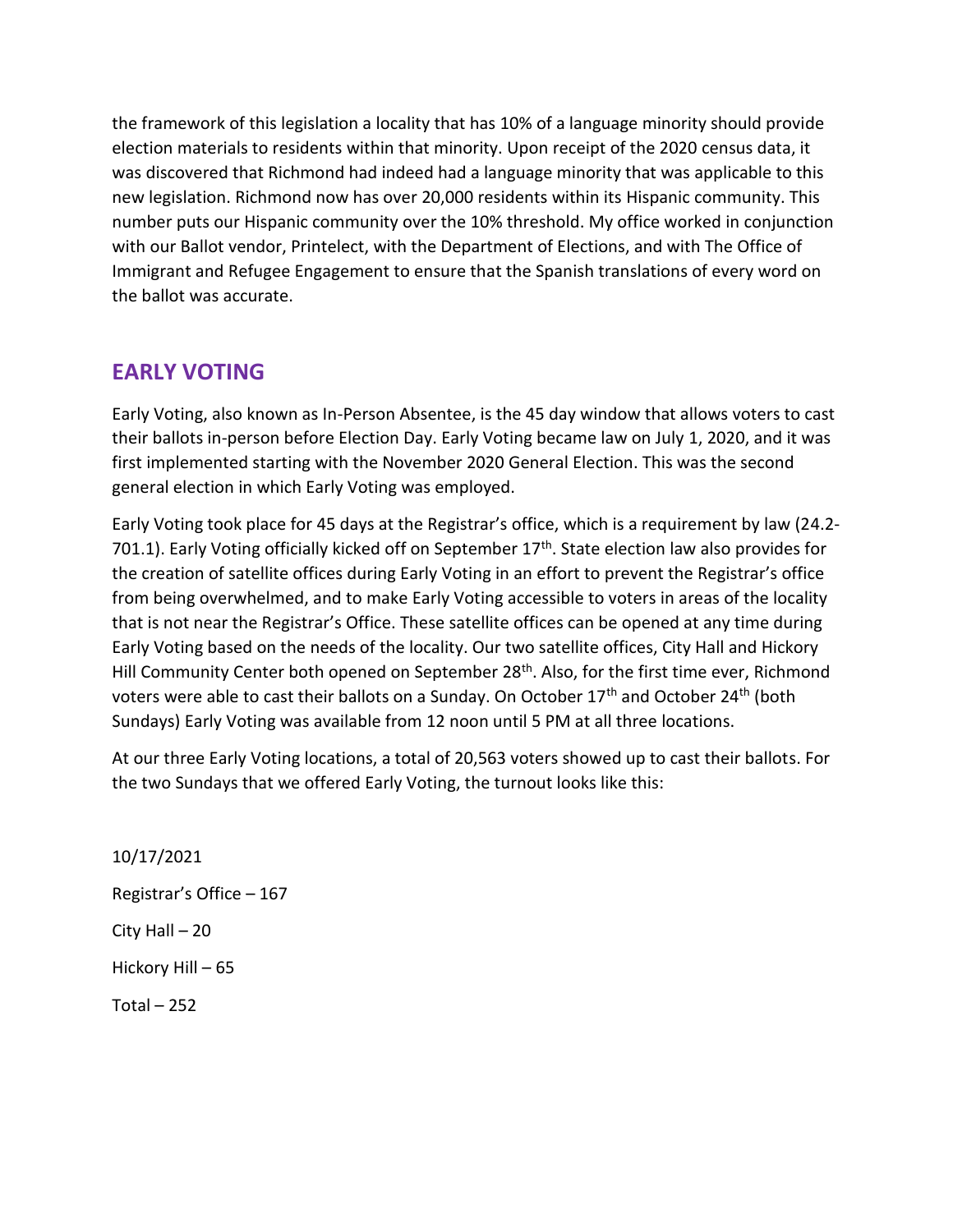10/24/2021 Registrar's Office – 294 City Hall  $-40$ Hickory Hill – 139 Total  $-473$ Overall Turnout for Sunday Voting – 725

To put this 20,563 number into perspective: four years ago during the 2017 Gubernatorial Election, a total just north of 3,000 voters showed up to cast their ballot before Election Day. The reason for such a stark increase is likely due to the introduction of the 45 day Early Voting window, and the removal of an excuse that was once required to vote absentee.

It is also important to state that turnout for in-person absentee followed the same pattern as every other election in recent memory. While there are roughly six weeks of voting prior to Election Day, the overwhelming majority of voters waited until the end of the Early Voting window before they decided to cast their ballot. For the November 2020 election, 55% of Early Voters voted during the last two weeks of Early Voting. One year later for the November 2021 election, the numbers were remarkably similar. Over 51% of all Early Voters voted during the last two weeks of this election. These voting patterns are a great resource for the Electoral Board when it comes time to craft policy regarding the operating hours of our satellite offices.

**Staffing –** We used over 30 election officers to staff our three Early Voting sites. These election officers worked from 8 AM until 5 PM. They performed admirably. The biggest issue of concern was our ongoing efforts to make sure that they understood the importance of handing voters the correct ballot. There were eight different ballot styles used for this election. In order to make sure that the correct ballots were handed out to voters, we advised the election officers to use color coded pens. Each ballot style had its own assigned color. The poll book officer marked the receipt printed from the poll pad that corresponded with that specific ballot style. The color was a way to confirm with the ballot officer that the voter was asking for, and receiving, the correct ballot. This change in procedure proved to be successful.

There was one incident that deserves mention. On the last Friday of Early Voting, my staff within the Office of Elections had to walk across the hall and provide immediate support to the election officers. This was because the chief and assistant chief allowed numerous officers to take their lunch breaks simultaneously, which left their team ill-prepared to deal with the high volume of voters who showed up to vote that afternoon. As a remedy, my office has discussed a solution that would lead to a change in Election Officer staffing at our main office.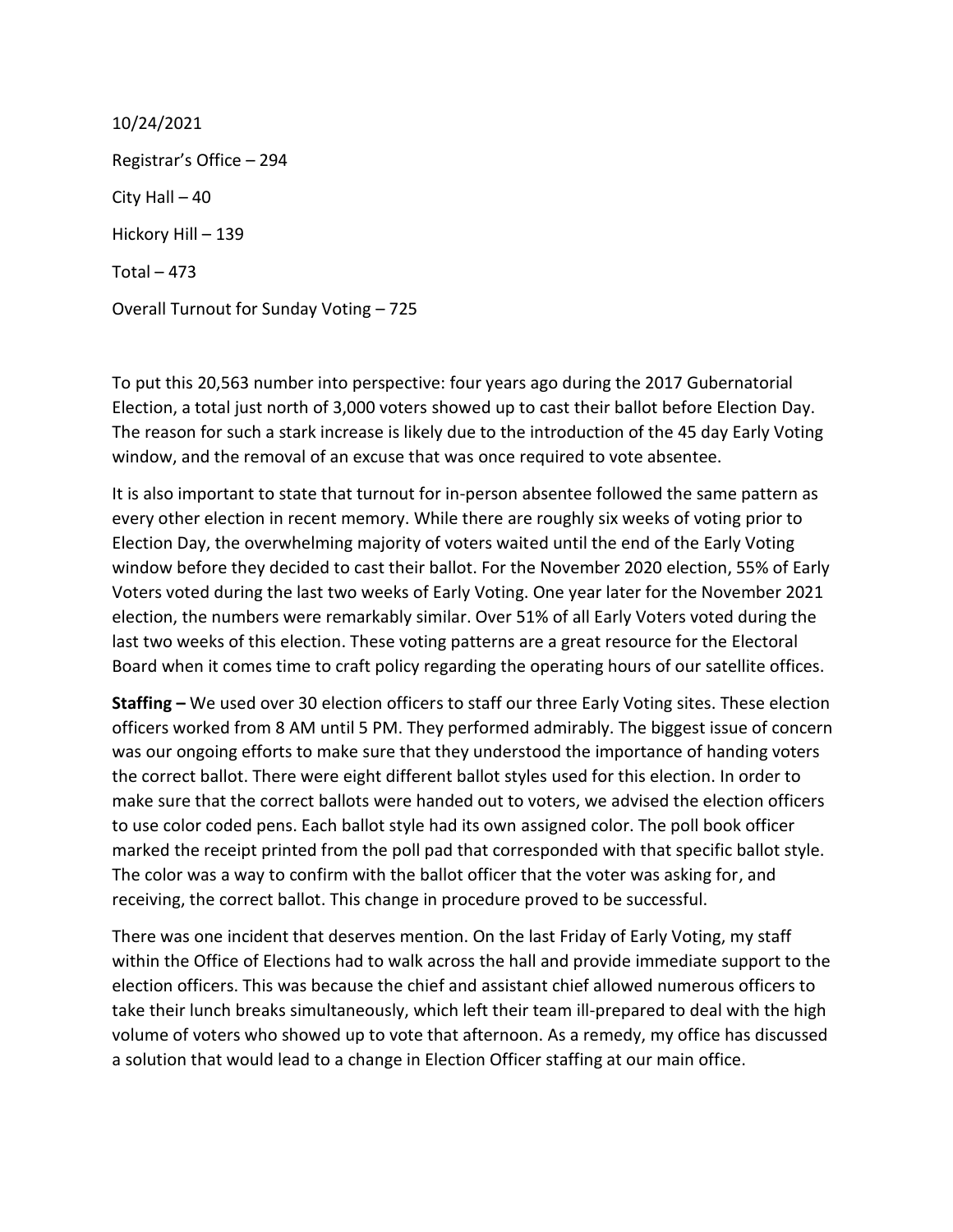Poll watchers became a point of contention at our Early Voting sites. My staff had to step in and diffuse tension on several occasions. There were numerous complaints from the poll watchers about the election officers and the election officers about the poll watchers. While a lot of complaints from poll watchers can be chalked up to the poll watchers not understanding the laws and procedures regarding the administration of the election, some of their complaints carried the weight of validity. In those instances, my staff had to inform our officers that they were not following correct protocols. I observed an interesting dynamic regarding the poll watchers and our election officers. Some members of both parties seemed to view the other in a suspicious light. There were often times of underlying tension. In order to foster a healthier relationship with poll watchers going forward, I believe that poll watchers should take some of the training that the election officers receive.

**Fiscal Impact -** Elections are expensive. And they are even more expensive once you expand Early Voting to 45 days and two Sundays. On Election Day, our election officers are paid a flat rate based on if they are a chief (\$210), an assistant chief (\$140), or a regular officer (\$130). For Early Voting, are officers are hired through a temp agency. Our chiefs make \$16 an hour, our assistant chief makes (\$15) an hour, and our regular officers make \$14 an hour. We employed over 30 officers for our three Early Voting sites. We employed 12 officers to work our CAP (Central Absentee Precinct). In addition, we hired 14 temps to help out here at our office. The total cost that we paid to the temp service was over \$240,000. I have begun to engage in conversations with the city's Human Resources office about granting our department the ability to hire additional staff in order to lessen the budgetary impact that comes from hiring dozens of temporary workers per election season.

In addition, the Department of Elections recently notified us that we will be receiving a reimbursement for a significant portion of funds that we spent for Early Voting. This was because of the Electoral Board's decision to expand Early Voting to two Sundays. ELECT notified registrars and electoral boards last summer that if they opened their offices to allow for Sunday voting then they may be eligible to receive reimbursement funds.

### **VOTE BY MAIL**

**The following report on vote by mail was produced by our Absentee Coordinator Cynthia Johnson.**

Effective 7/1/2022 in compliance with the 2021 Election Laws. 24.2-703.1 created a new application allowing voters who want to vote by mail an option to receive a Permanent status in VERIS (Virginia Election and Registration Information System). This law flipped all the Annual Absentee voters to Permanent Absentee Voters. To assist with this new election law, the State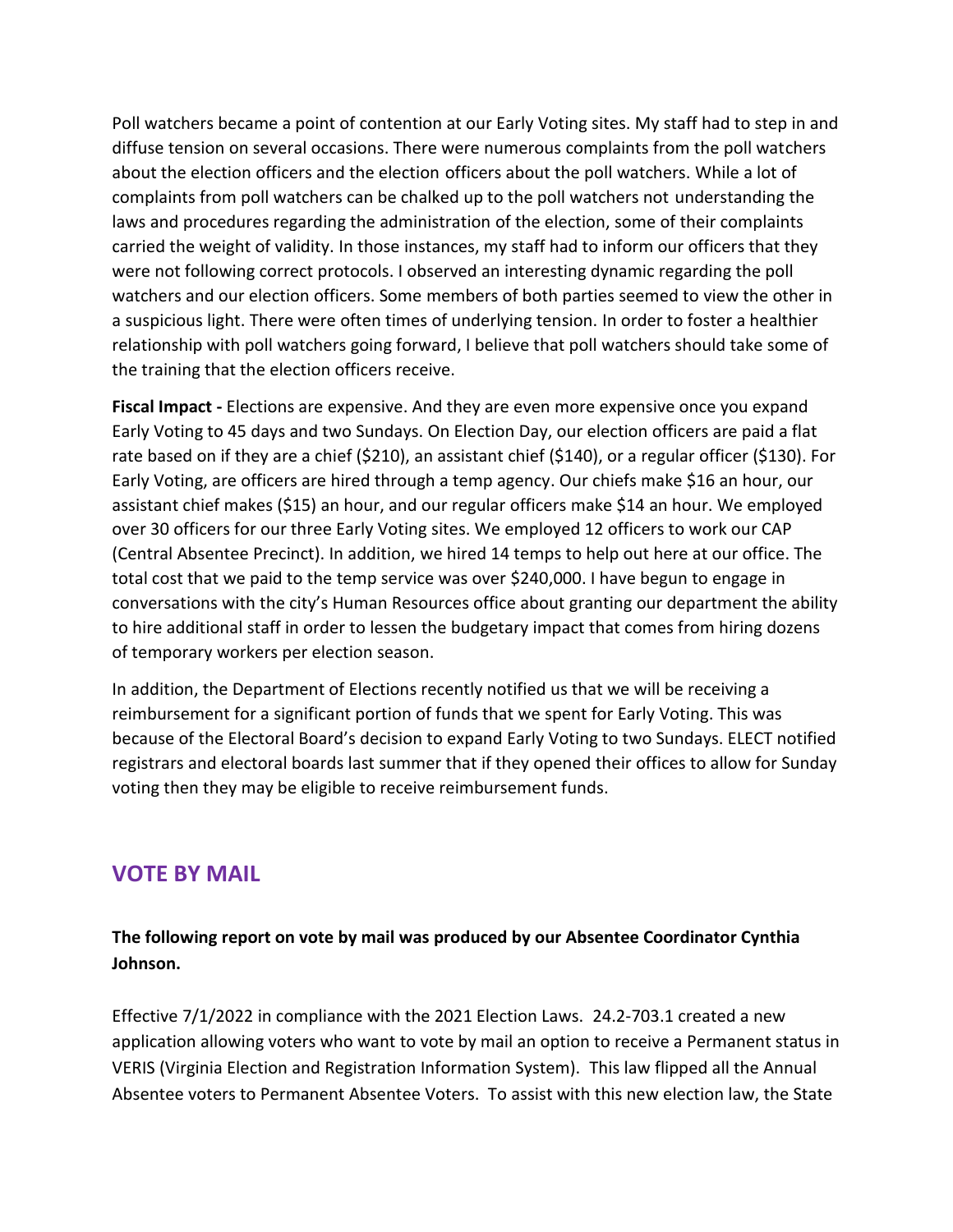Board did a mass mailing to our Annual Absentee voters giving the voter an option to opt out of being on the Permanent Absentee list in VERIS. Once the voter type changed it created a major increase with ongoing absentee applications.

In addition to the permanent application, another tool was implemented for the disabled voters that had internet access. The voter could now choose to have an interactive ballot emailed to them by using the online application through the DMV OAB (online absentee application) portal. The tool named "My Ballot" was created by Enhanced Voting software. We only had 2 voters who used this application correctly. However, this is a major improvement to allow ALL voters to vote in an election. I feel certain moving forward this tool will be utilized more for those voter who have mobility issues.

The feedback our office received initially was that our Annual Voters were confused. Each January our Annual Voters would have to fully complete an Annual Application before being added to the Annual list, in order to receive all ballots for a calendar year. Any disabled voter who in the past was not mobile could be a part of the Election process.

The 45 days prior to the election compliance was on 9/17/2021. The UOCAVA (Uniformed and Overseas Citizens Voting Act) email ballots were sent on 9/8/2021. Also, on 9/8/2021, we received and counted the vote by mail ballots, which changed our completed date for the email ballots to 9/9/2021. On 9/14/2021, the VBM team completed the initial VBM mailing of 4500 ballots and 246 UOCAVA ballots (It was later discovered that some of the UOCAVA ballots that were sent in the first mailing had 2020 instructions. Once this was brought to my attention I emailed the 2022 instructions to the voters that were affected). The days that followed we continued to process and mail an average of 300-400 applications and ballots. On 9/23/2021, the Electoral Board had an emergency meeting to discuss the complaints from City Council members, early voters and media regarding the open date for the Satellite precincts. In conclusion, it was decided to open the Early Voting precincts on 9/28/2021. My entire VBM 6 people team was all satellite Election Officers. This created a domino effect with VBM. My team went from 6 Election Officers to 2 new temporary employees that needed one-on-one training. With the change it strongly effected time management/3 day compliance with daily processing of applications and ballots mailed. Having only 2 people created a challenge to comply with the 3 day turnaround. We were out of compliance for 2 days, that I had to use for training my new team. Once the training was completed we maintained the 3 day compliance requirement. Returned ballots that did not meet the new VBM laws that went into effect on 7/1/2021, were added the AB Cure List within 3 days of receipt. We noticed that the majority of ballots that needed to be cured were missing the "witness signature". The rate of cured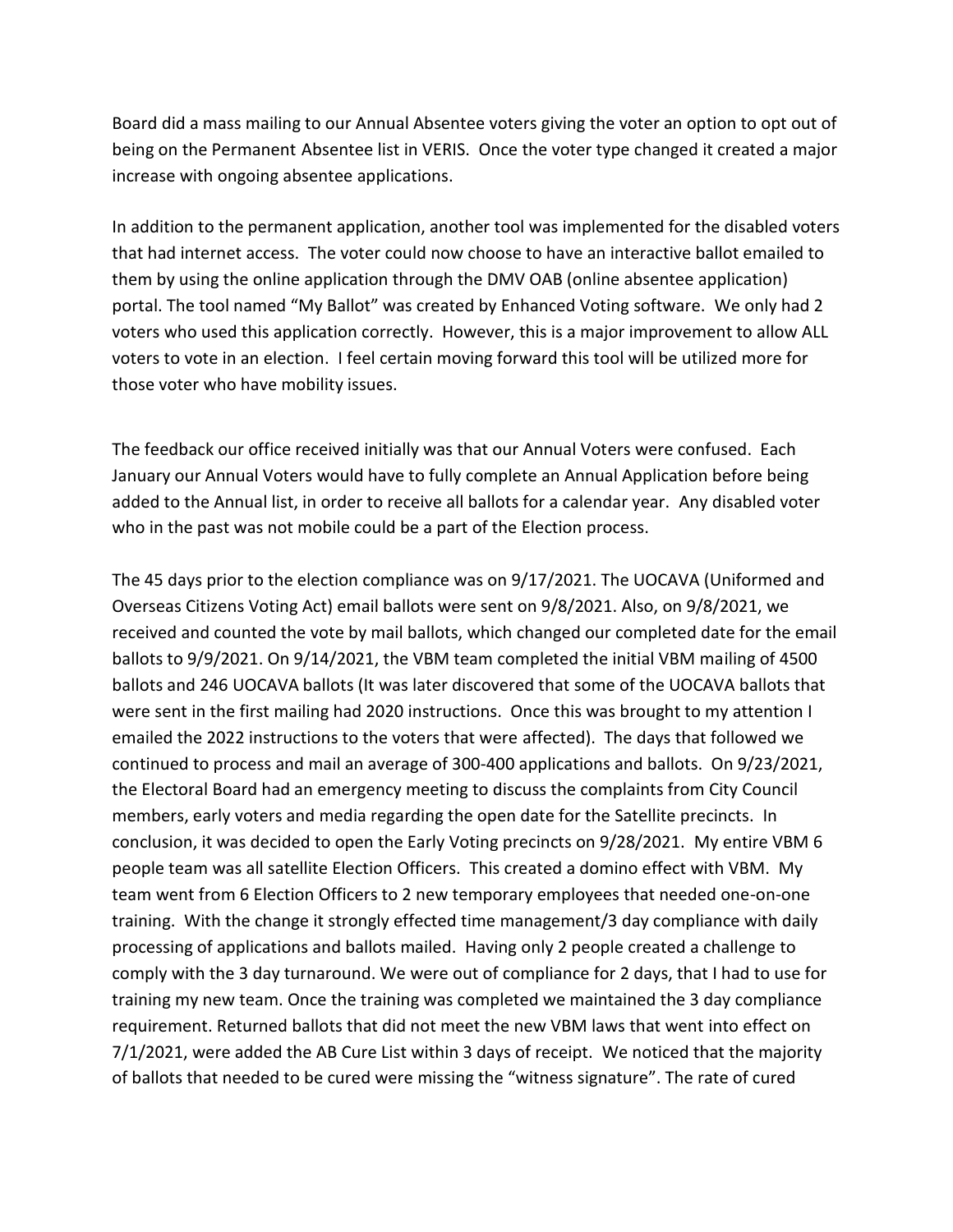ballots was overwhelming, not only for City of Richmond but it impacted all localities even reaching the media.

Another concern with VBM was the drop boxes being compromised because there was no Election Officers managing each box. The GR decided to close the drop boxes on the VBM application deadline date 10/30/2022.

We were successful processing and mailed over 9000 regular ballots for the November 2, 2021 election. Email ballots were over 200 and UOCAVA over 300. The issues that occurred could not have been predicted. The solution was more staffing was needed throughout the entirety of Vote by Mail.

# **CENTRAL ABSENTEE PRECINCT (CAP)**

**The following report on CAP was produced by Cynthia Johnson with assistance from the chief of CAP, Wendy Brown.**

10/25/2021 – the CAP team led by our new Chief, Wendy Brown, and her Assistant Chief, Virginia "Ginny" Anderson, began pre-processing.

Because all of the printers in the Registrar's Office were down we had to outsource printing the poll books to Speedy Printing. The DS450 was inoperable. This machine was specifically purchased for Vote by Mail (VBM) ballots because of the expedited ability to read the folded ballots. The CAP machine operators had to feed the individual ballots through the DS200.

Even with the challenges, Chief Brown and her team had successfully completed over 2500 ballots on October 27th, which the VBM team had processed in VERIS. The CAP team continued to process ballots received daily from the VBM Coordinator as the VBM team processed the returns.

October 28, 2021, Electoral Board Chairman addressed the CAP team over concerns some of the Republican Party members of the CAP team were overstepping by recording voting information and asserting their interpretations of the Code of Virginia into the process. The Chairman spoke to the team to reiterate the process to the team and asked that any concerns be addressed with the CAP Chief and Assistant Chief.

November 2, 2021(Election Day), the last of the ballots received at the Post Office were picked up by an Asst. Registrar by 12:00pm. They were processed by the VBM team and brought back to CAP for processing. Ms. Brown and Mrs. Anderson completed the CAP SOR.

November 5, CAP returned to process any ballots received within the appropriate timeframe or with an Election Day postmark.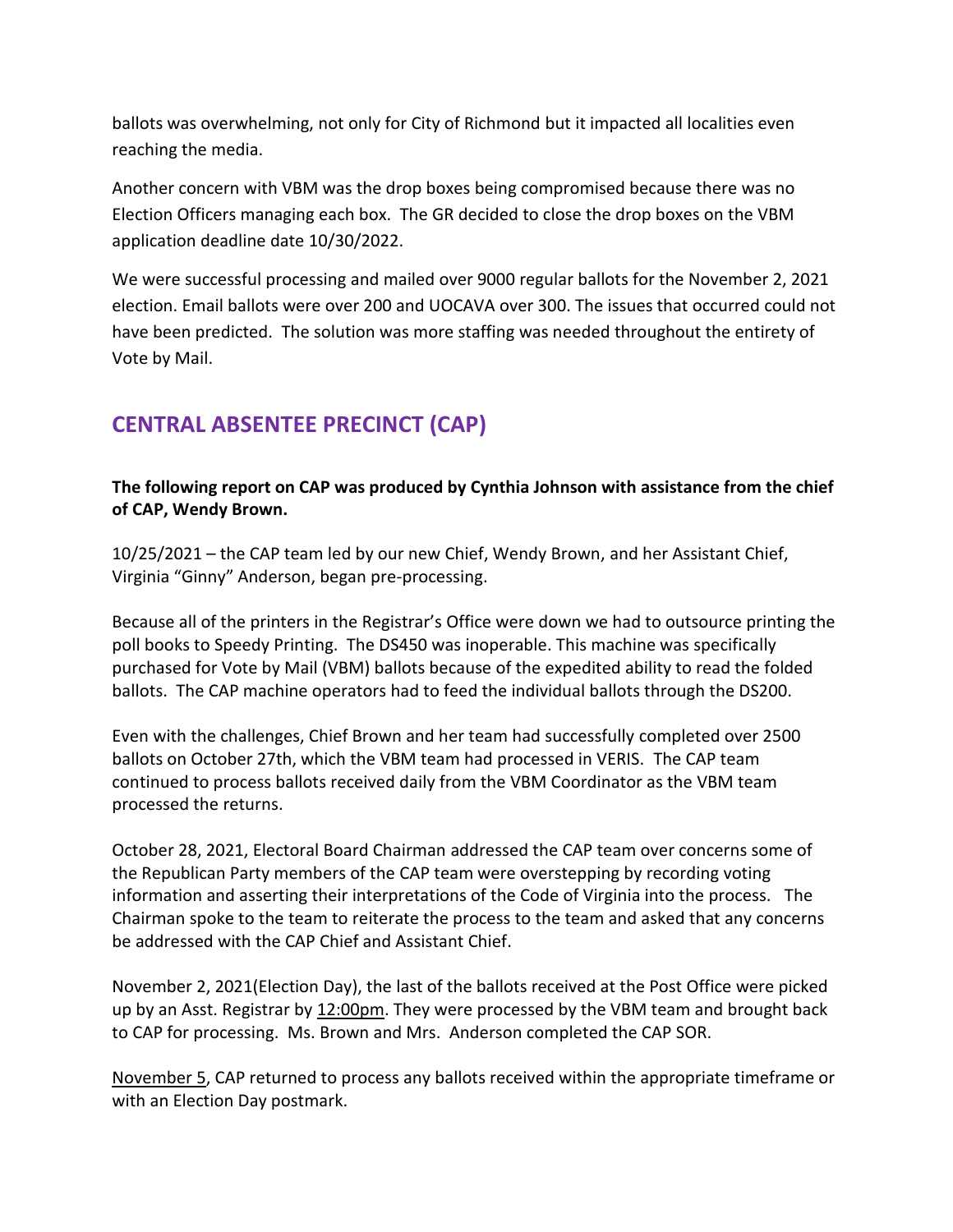Ms. Brown and Mrs. Anderson worked toward completing the CAP Supplemental SOR.

Post CAP Feedback Meeting On December 21, 2021, a feedback meeting, specific to the CAP process, was held. In attendance were: Wendy Brown – CAP Chief Virginia (Ginny) Anderson - CAP Asst. Chief Observers - Susan Hogge (CAP Election Officer) Elizabeth Butler (Republican Party representative - CAP observer)

#### Observations and Suggestions

- 1. Separate specific mandatory training for all CAP officers to include mock CAP process training.
- 2. Redesign of the SOR to specifically address the nuances of information collected in the CAP process.
- 3. Need for each Satellite Chief need to complete a SOR or their results for inclusion on the CAP SOR.
- 4. A dedicated point of contact for the CAP Chief during pre-processing and processing for lookups, supply requests, access, etc. This would alleviate adding a burden to the already busy VBM manager.
- 5. A CAP processing area with more of a physical barrier from the Registrar's staff in order to show a clear demarcation of the two entities.
- 6. Larger paper poll books (size and print) or preferably use of electronic poll books for processing.

**The following report on our high speed scanner, the DS 450, was written by Christian Javins, the lead technician of our voting machines.**

DS-450 November 2, 2021 Report

This is a short detailed overview of the operation of the DS-450 during the Nov.2 2021 General Election. The set up and login of the machine ran smoothly as expected. When it came time to run the first 100 ballots through the machine that's when errors started to occur. The machine ran about 50 ballots when the first pick error came up on the machines screen. When the error occurred I ran the proper steps to correct the problem. In doing so I deleted the current batch so the machine could scan the same 100 ballots without the 50 already ran ballots being scanned twice. After the first error I tried running the batch of 100 ballot again and received the same error. I repeated the same process stated above and then proceeded to run the ballots again. The machine proceed to give the same errors every time I tried to run the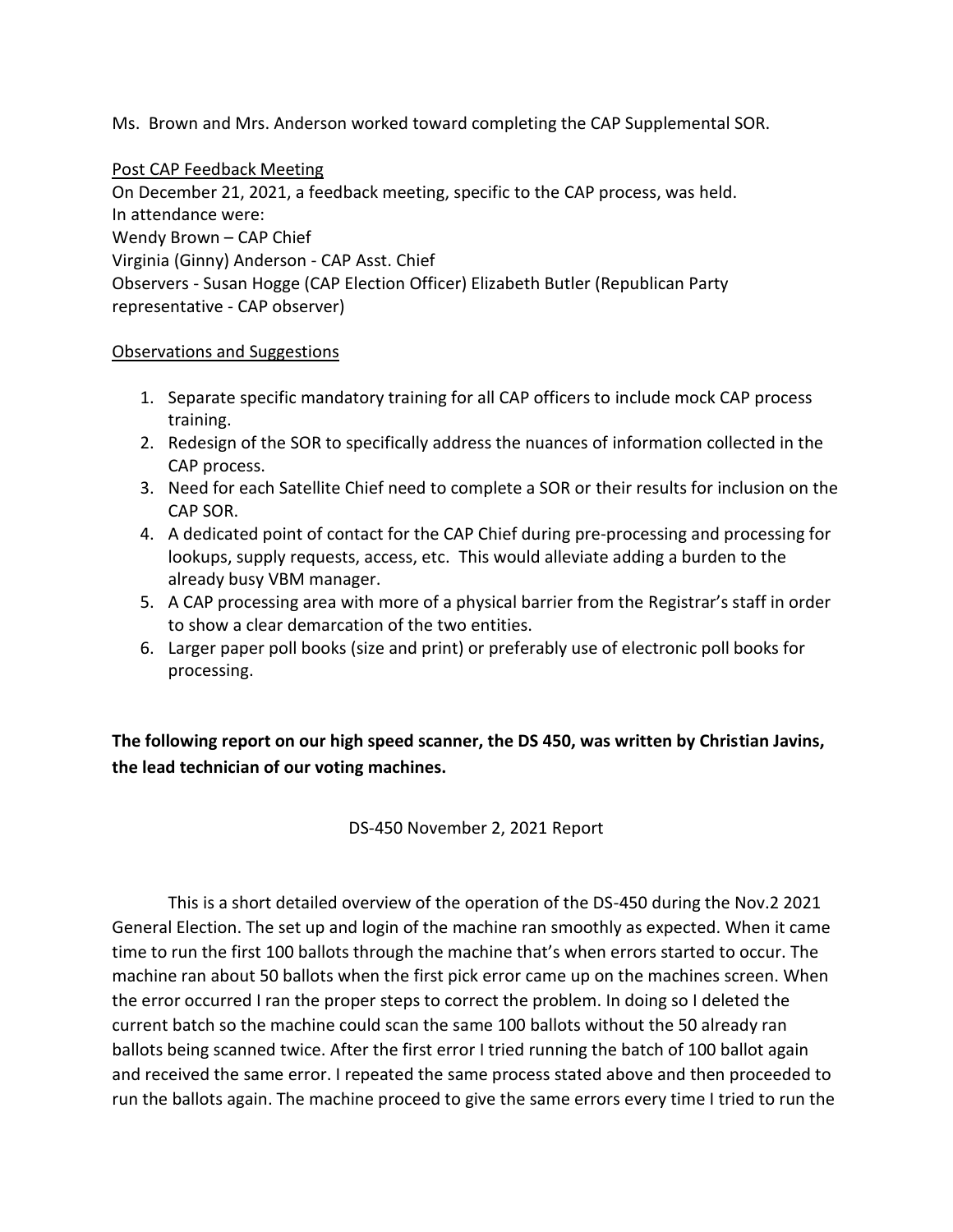ballots, with a mix of pick errors and multi feed errors. I tried to run the batch of 100 ballots about five times, then tried a different batch of 100 with the same results multi feed errors and pick errors. After multiple errors and several attempts and making no head way with the machine the decision was made after consulting with the General Registrar to shut the DS-450 down and replace it with two DS-200. After speaking with Print Elect about the issues that occurred while running the DS-450 it was assumed that the machine was having issues with the amount of pressure it was using to feed the ballots into the ballot path and into the trays. At this point there is still no definite answer on what the cause was that made these errors occur.

Errors for reference:

- Pick Error ( can happen when folded ballots are processed through the machine)
- Multi Feed Error( the machine feeds to many ballots from the intake bin to the scanner)

## **ELECTION DAY ISSUES**

**Election Day was not flawless, because no Election Day ever is. There were some issues but they were all minor. Some of the issues that were observed by Secretary Starlet Stevens are presented below (in her own words).**

**"**I think all in all, Tuesday went well. In my precincts, I saw very few issues. The biggest issue was the Chiefs bags were missing forms. In past elections, in many instances, these missing forms were in the Chiefs supply bags. I found in several instances that they were indeed missing some forms such as Voter Registration Forms. As to basic supplies, items such as paper clips and staplers were missing."

"In regard to precinct #112, I was dispatched there at 9:30 due to a problem with one of the pollbooks not working. It was something that I could not correct but a Tech person came by shortly after I left. This was the longest line that I saw all day but once the pollbook was working again, the Chief reported no other issues. She had a problem with two of her officers, Sandra Reid and Kathleen Lowry having inappropriate conversations about the low pay they were receiving and also questioning her authority and she indicated that she would like them to leave. I told Chief Burgo that she was the "CEO" of her precinct and that she had the authority to have them leave if that was indeed the case. The two ladies were asked to leave while I was there."

"At precinct #503, I was dispatched there because a complaint was made that Chief Deirdre Jackson was turning away voters if they did not have their absentee ballot to surrender. After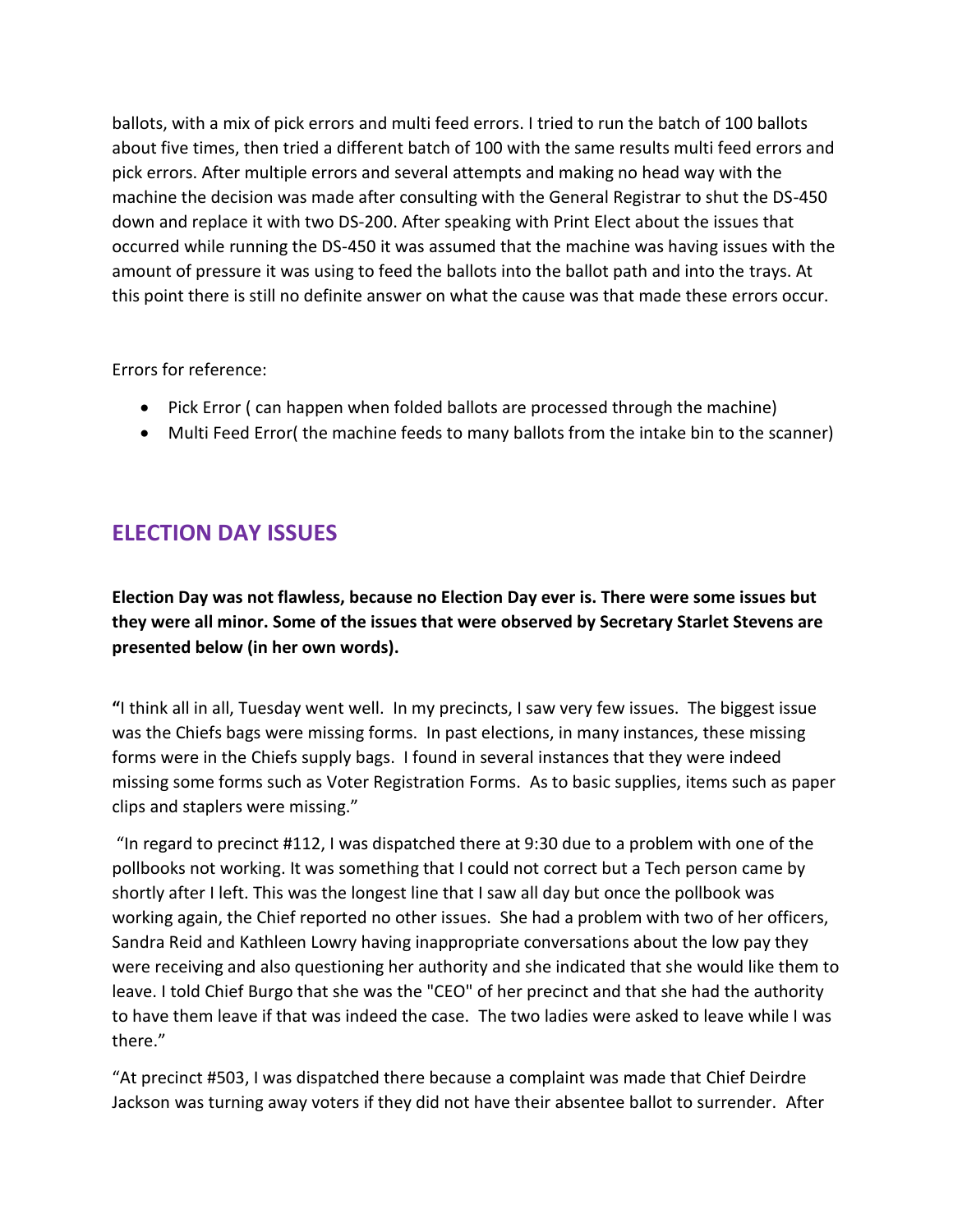talking to her, I found that this was not the case as she had been offering these individuals a Provisional Ballot. She indicated that the Republican poll watcher, Tayne Renmark had reported this. I noticed that while I was there that Ms. Renmark was interacting with voters and moving around in the voting area. I spoke with her and told her she was there to observe and she was not to speak with anyone other than the Chief and if she could not obey the rules, she would have to leave. Chief Jackson reported me later that Ms. Renmark left shortly thereafter. Chief Jackson also indicated that she was short-handed and she called our office and someone told her to "deal with it". She did not know who she spoke with so I am at a loss to comment further. I did ask her if she wanted me to call Adriene to see if we had someone to send but she indicated that she had everything under control."

"At #213, they were extremely busy. I am concerned about how the flow of this precinct is; i.e. it has a lot of college students and I see some of the same "chaos" there like we used to experience at #214. It appeared that there were voters all over the place and it was hard to tell who was coming and going. I would suggest that we look into another area at this location, perhaps they have a gymnasium or other large room that we could use. I did not have time to check this out while I was there due to being dispatched to #504."

"In regard to #504, there was an employee at the entrance telling people that they had to put on a mask. This could have been one of the precincts that was reported to the State. I did tell this person that the mask mandate did not apply to voters but it seemed to go in one ear and out the other with him."

"At #204, Chief Mary Wallace said the contact person for First Baptist, Bonnie Wilmouth was complaining that the campaign workers are too close to the church entrance but Mary said they were outside of 40 foot area and I also found this to be the case when I visited. Apparently, the former Chief made the campaign people stay at the end of the parking lot. Ms. Wilmouth indicated that due to this, some church members were felt uncomfortable with this which I find hard to believe. At any rate, Ms. Wilmouth told Mary that maybe First Baptist would have to reconsider whether they want a polling place to be there in the future."

#### **ELECTION NIGHT REPORTING**

My first experience with reporting election night reports was less than ideal. Several precincts reported their results after 11 PM, and two precincts failed to report their totals at all that night. I did not get their results until the next morning. These late results led to a small amount of negative coverage from the local media. In order to remedy this for the November election, I spoke directly with my precinct chiefs and asked them what problems had they encountered while attempting to phone in their results. They said that the number one problem, by far, was their inability to get anybody in the office to answer the phones. So in an effort to address this, I reached out to the city's IT department and requested nine additional phone lines for my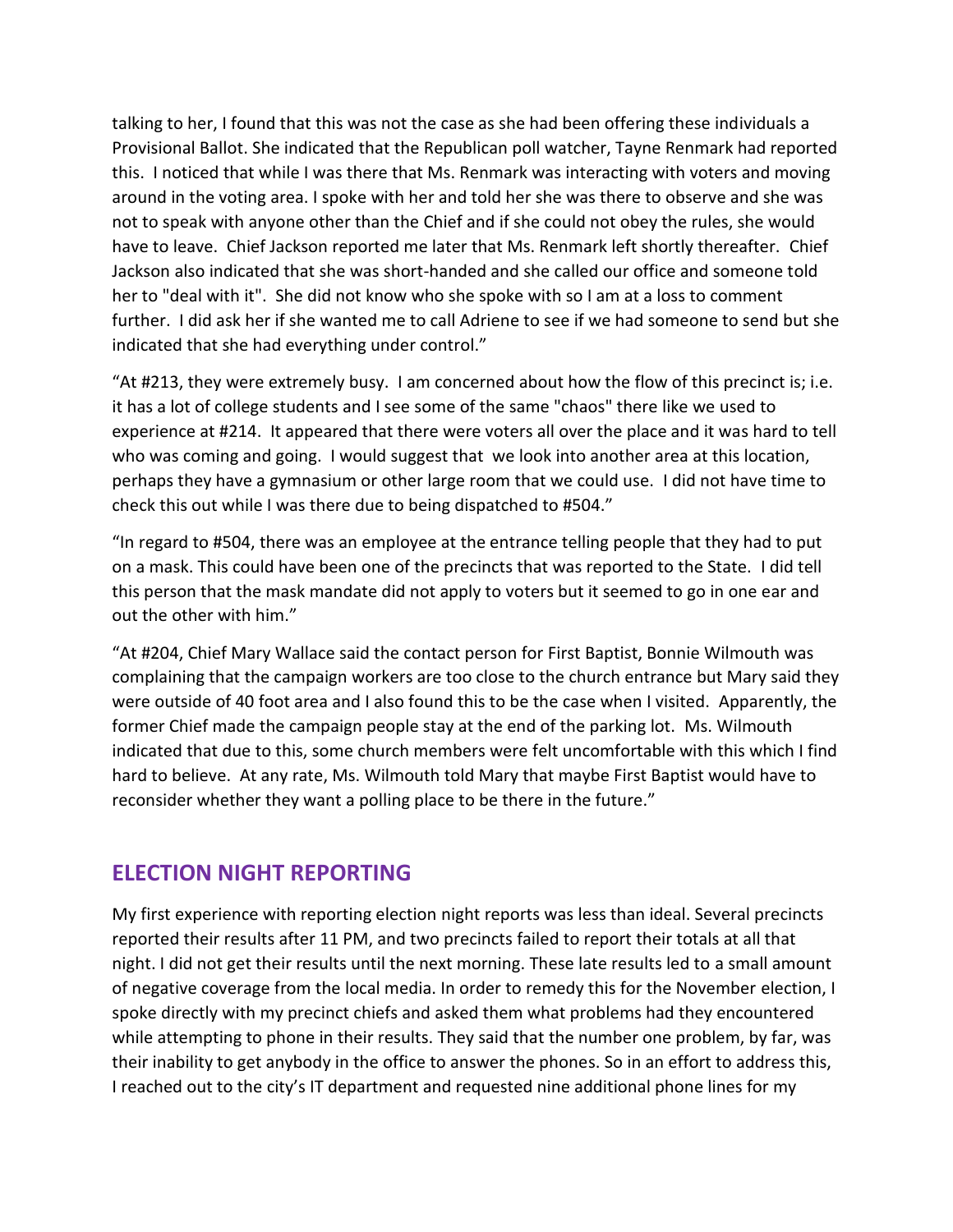office. I settled on the number nine because that is the number of local election districts that we have within the city. This would create one phone line per district. Richmond has 69 polling precincts. Instead of having these chiefs attempt to call in their results on the same line, they now had a designated phone number that they shared with the other seven or eight chiefs within their district. These designated phone numbers were not just for calling in the results. These numbers were available for use during the day for chiefs who had questions or issues that arose. We also had members of our staff posted near our building's exit who collected all of the machine tapes from the chiefs who returned to our office on Election Night to turn in their election materials. This was done in an effort to catch any precinct chief who may have forgotten to call in their results before they left their precinct. The end result was that all of our results were submitted on time on Election Night. All of our results were entered into VERIS shortly before 10:30 PM. This also included our in-person absentee totals and our vote by mail totals. The chart below provides a breakdown of the time that each precinct called in their results.

| <b>Precinct Number:</b> | Time called in: | CUILIII TIITIES<br>Called in by: |  |
|-------------------------|-----------------|----------------------------------|--|
|                         |                 |                                  |  |
| 101                     | 7:45 PM         | Sue                              |  |
| 102                     | 8:00 PM         | Sue                              |  |
| 104                     | 8:00 PM         | Teresa                           |  |
| 105                     | 8:15 PM         | Philippa Clark                   |  |
| 106                     | 7:18 PM         | Tovia Martirosian                |  |
| 111                     | 7:23 PM         | Claire                           |  |
| 112                     | 7:41 PM         | Barbera Burgo                    |  |
| 113                     | 7:17 PM         | Dale                             |  |
| 114                     | ??              | Debra                            |  |
| 115                     | 7:52 PM         | Ann                              |  |
|                         |                 |                                  |  |
| 203                     | 7:35 PM         | Chris Allen                      |  |
| 204                     | 8:13 PM         | Mary Wallace                     |  |
| 206                     | 7:46 PM         | <b>Brooks Brun</b>               |  |
| 207                     | 7:40 PM         | Denise Butler                    |  |
| 208                     | 8:05 PM         | Sheryl Johnson                   |  |
| 213                     | 8:15 PM         | Waye Stokes / Cynthia Truesdale  |  |
| 214                     | 8:00 PM         | TriVonda Mines                   |  |
| 215                     | 8:12 PM         | Jada Flowers                     |  |
|                         |                 |                                  |  |

### November 2021 General Election

*Call in Times*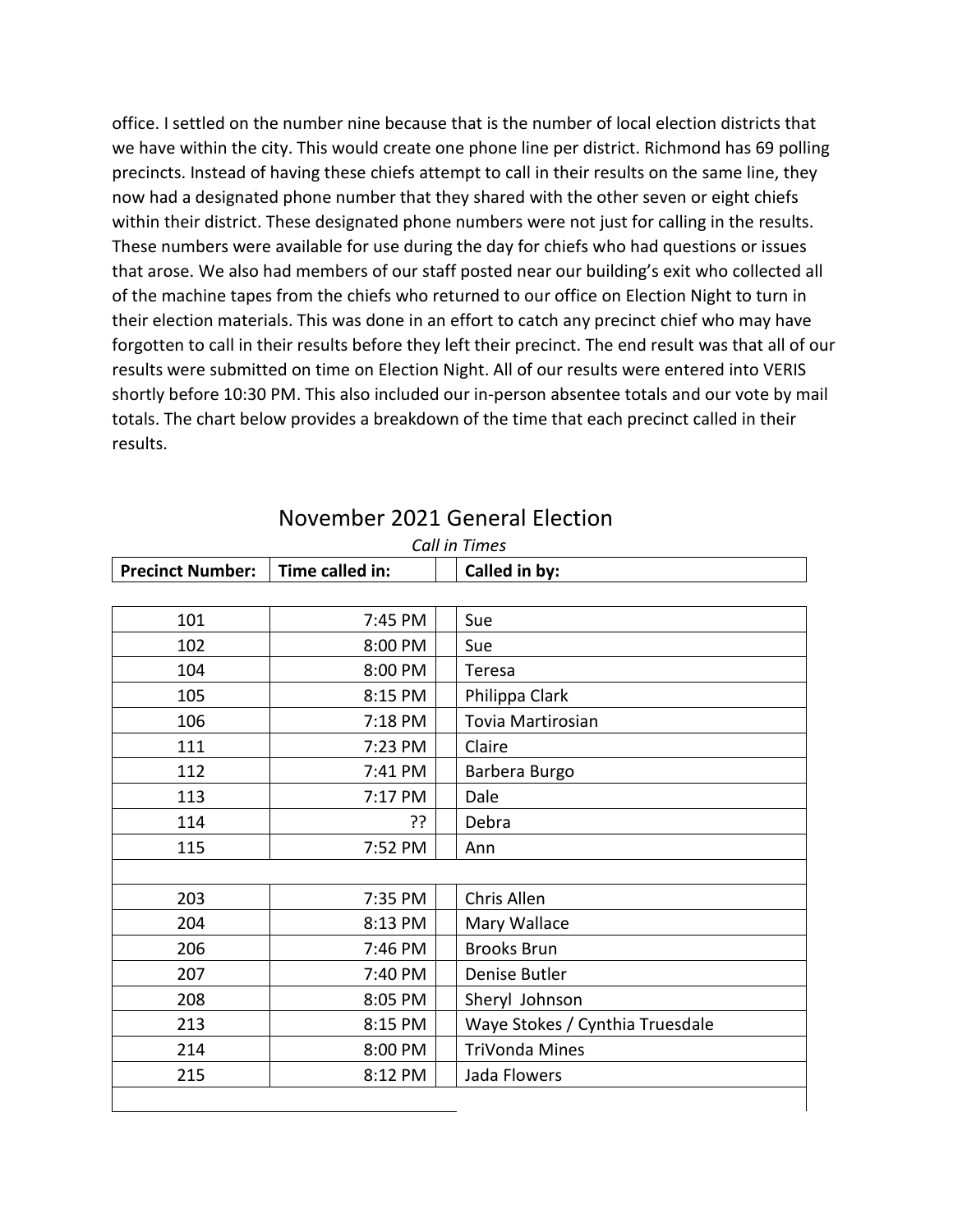| 301 | 7:48 PM | Keith Washington          |
|-----|---------|---------------------------|
| 302 | 7:16 PM | Baylen F                  |
| 303 | 7:56 PM | Barbara Johnson           |
| 304 | 8:26 PM | Letitia Gaines            |
| 305 | 7:20 PM | April Winn-Brown          |
| 306 | 8:03 PM | Levia Finney              |
| 307 | 7:22 PM | Cybil Brown               |
| 308 | ??      | James Schmidt             |
| 309 | 7:28 PM | <b>Stuart Lowry</b>       |
| 310 | 7:36 PM | <b>Christian Campbell</b> |

| 402 | 8:36 PM | Robley                |
|-----|---------|-----------------------|
| 404 | 8:40 PM | <b>Beverly Bacote</b> |
| 409 | 8:27 PM | Stephen Pancham       |
| 410 | 7:47 PM | Bernard               |
| 412 | 8:42 PM | Destiny               |
| 413 | 7:24 PM | Ralph Smith           |
| 414 | 8:21 PM | Louise Brierre        |
| 415 | 7:00 PM | Maya Bay              |

| 501         | 7:34 PM | Malissa Short            |
|-------------|---------|--------------------------|
| 503         | 9:51 PM | Deirdre Blair            |
| 504         | 8:16 PM | Mary D Whitfield Tyree   |
| 505         | 8:40 PM | Irvin Henderson          |
| 508         | 7:57 PM | <b>Robin Pratt</b>       |
| 509         | 9:15 PM | D Radden Booth (came in) |
| 509 / HD 69 | 8:55 PM | Debra                    |
| 510         | 8:02 PM | <b>Sharon Thomas</b>     |

**Precinct Number:** Time called in: Called in by:

| 602 | 7:42 PM | <b>Nellie Turner</b> |
|-----|---------|----------------------|
| 603 | ??      | Michelle Mabry       |
| 604 | 7:33 PM | Cynthia Bethea       |
| 606 | 7:49 PM | Patricia Haden       |
| 607 | 7:35 PM | Carolyn Moseley      |
| 609 | 8:05 PM | Morgan Dehaven       |
| 610 | 7:20 PM | Rob Dungee           |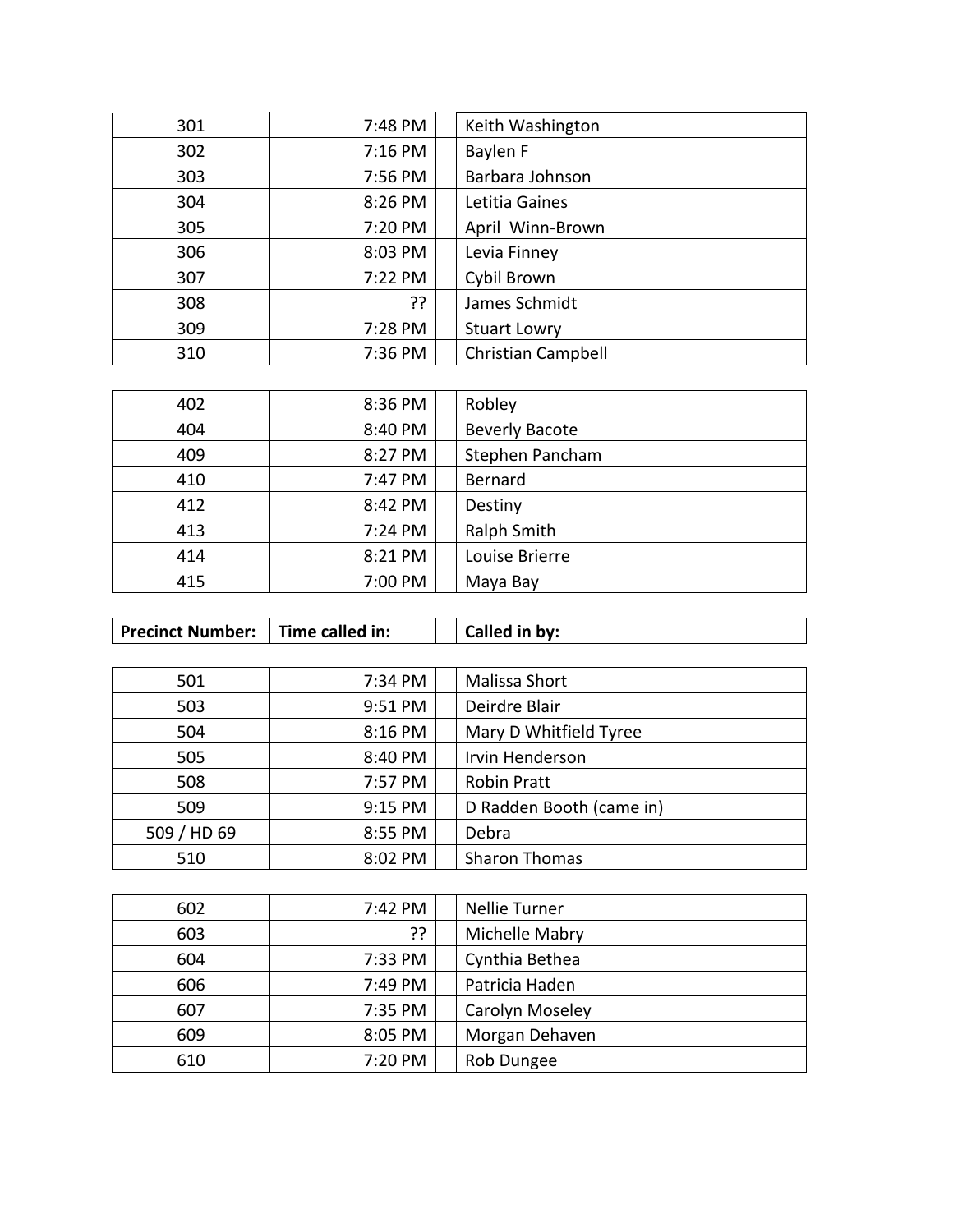| 701 | 7:45 PM | Michelle Tolliver       |
|-----|---------|-------------------------|
| 702 | 8:29 PM | <b>Frances Morris</b>   |
| 703 | 7:38 PM | <b>Crystal Page</b>     |
| 705 | 8:44 PM | Janice Jones            |
| 706 | 8:14 PM | Shirley                 |
| 707 | 7:22 PM | John Gerner             |
| 708 | 9:08 PM | <b>Jill Hunter</b>      |
|     |         |                         |
| 802 | 7:45 PM | <b>Rodney Gaines</b>    |
| 806 | 8:20 PM | Latasha Smyre           |
| 810 | 7:37 PM | Marilyn Henderson       |
| 811 | 7:29 PM | Robert Layne            |
| 812 | 8:12 PM | <b>Stacie Harris</b>    |
| 814 | 7:53 PM | Dennis Wooldridge       |
|     |         |                         |
| 902 | 7:17 PM | Doris Davis             |
| 903 | 8:00 PM | Thren Baugh             |
| 908 | 7:33 PM | Sharon Jackson          |
| 909 | 7:45 PM | <b>Robert Henderson</b> |

# **POST ELECTION ROUNDTABLE DISCUSSION WITH PRECINCT CHIEFS AND ASSISTANT CHIEFS (Saturday, November 20, 2021 @ 10:00 AM)**

910 | 8:00 PM | Sala Powell-Dabney

911 | 7:35 PM | Harry Holt

I called this meeting of Chief and Assistant Chiefs following the November 2021 General Election: The purpose of this meeting was to get collective feedback from our Chiefs and Assistant Chiefs who worked the most recent election. Approximately 40 people were present for this meeting which included two Electoral Board members; Chaiman Jim Nachman and Vice Chairwoman Joyce Smith.

I stated to those in attendance that I will be bringing back (by popular demand) individual training classes for the Statement of Results. I also stated my desire to create a mock Election Day video, and to embrace technology in an effort to modernize our election officer training.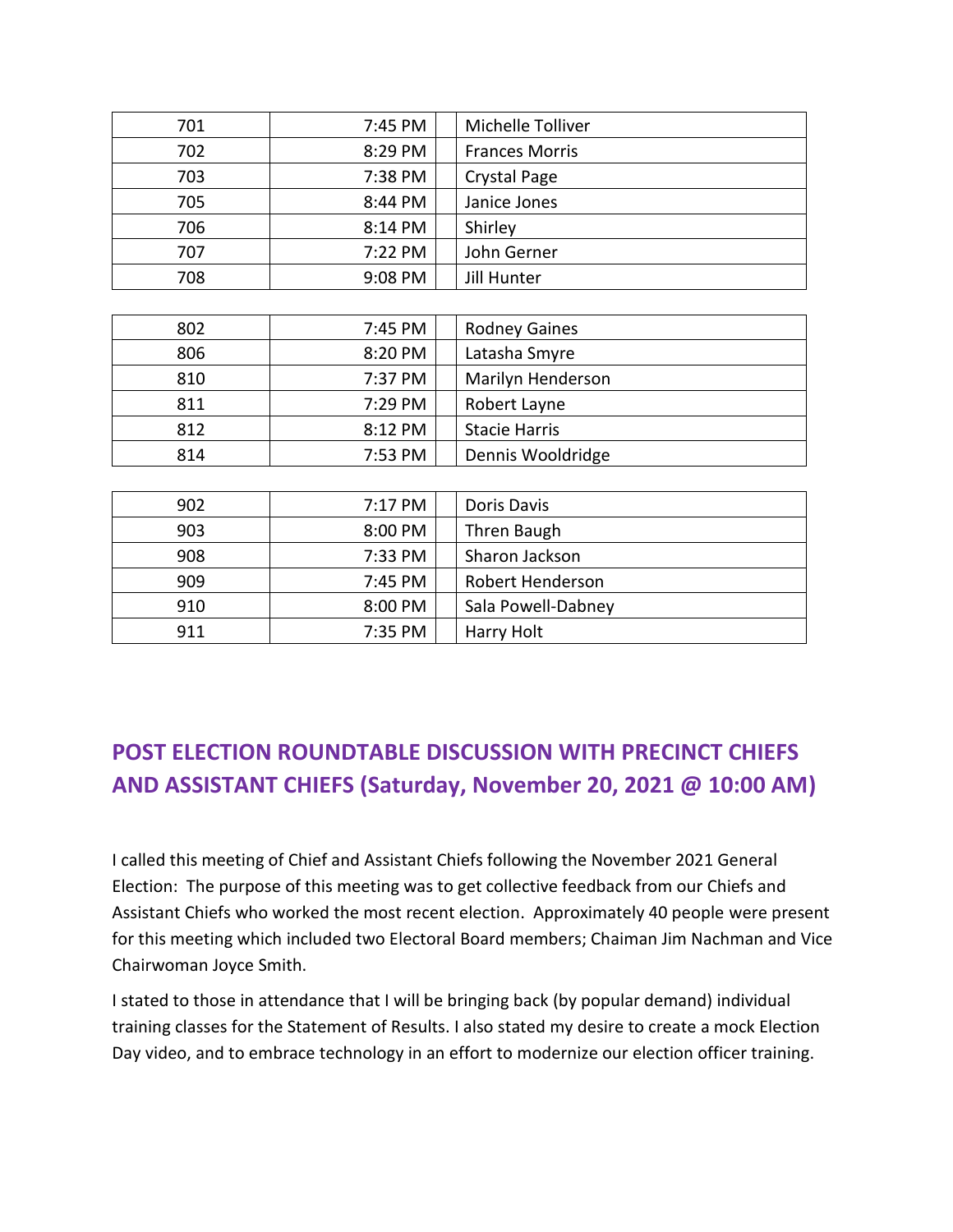Below is a brief summary of what our Chiefs and Assistant Chief discussed during the meeting:

#### What seemed to go right

- Training classes seemed to be more focused
- SignUpGenius for election officer training
- Chief stated she spoke with her new elections officers regarding their work background, to decide where placement would be on Election Day
- Call Center setup
- Chief rotating staff to ensure all persons are cross-trained

#### ❖ Suggestions

- More evening and/or hybrid classes for Pollbook and DS200s. Have training classes recorded and put on-demand via YouTube. Divide amount of classes up evenly between day and evening
- One Chief suggested others to communicate frequently with Election Officers, also attend class with them
- Hands on training, online as a refresher, maybe have a test/quiz
- Assistant Chiefs should take EVERY class

#### Concerns

- Training: new election officers not have training, although they'd taken EO training on Dept of Elections website. Not enough evening classes for persons working during day. More focus on Election Law changes and paperwork associated with election, i.e. Ballot Officer Report, Affirmation of Eligibility and Confirmation Statements. Focus on closing procedures and that Mandatory Training covers everything
- SignUpGenius, not being able to change/edit a class for an officer
- Scanning ID feature was turned off on the poll pads, will it be turned back on?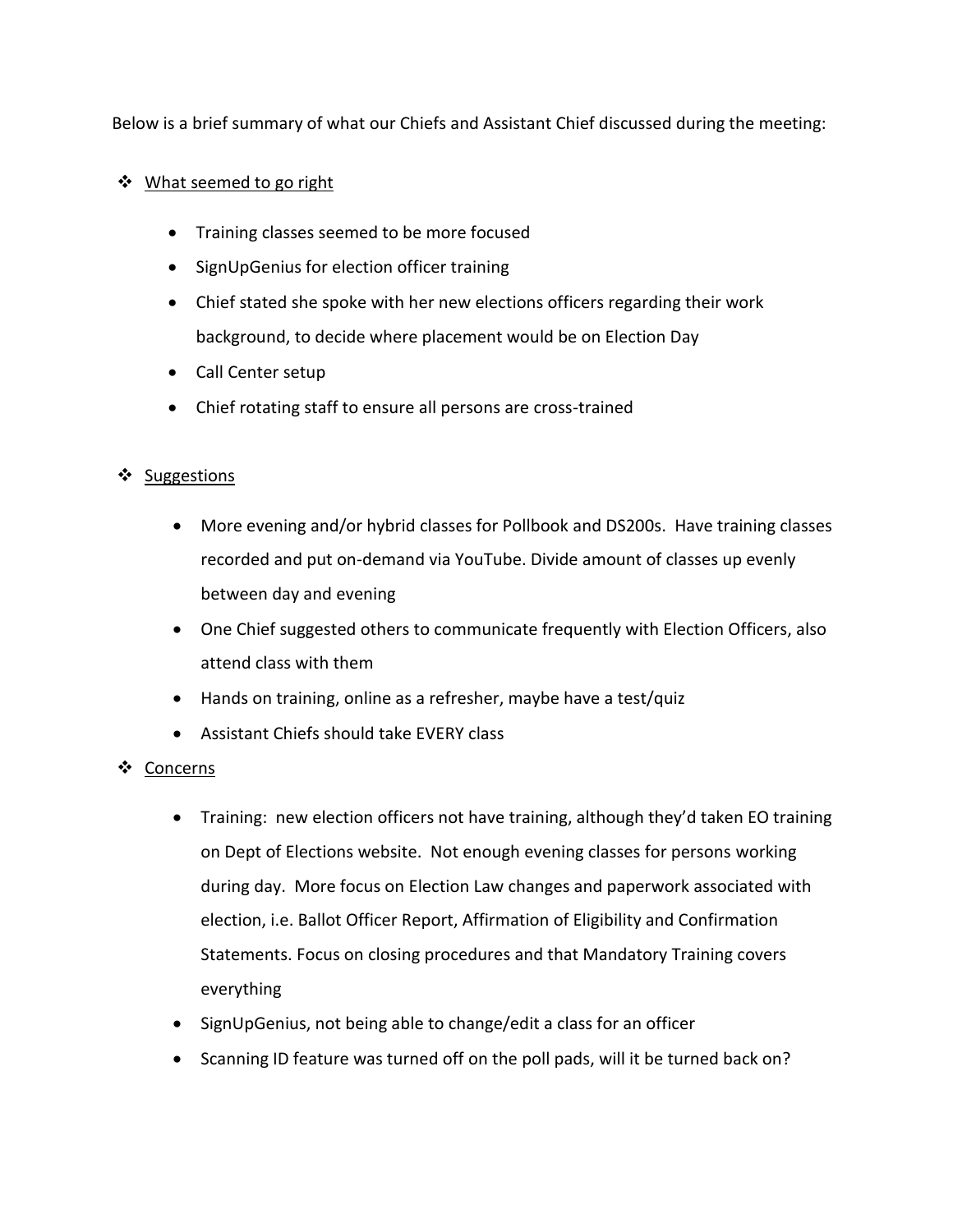- Pollwatchers: interference from them during day and being a nuisance. Who is authorized to sign their credential letter? In need of training
- Election Officers not wanting to work
- Staffing shortages of Election Officers
- $\bullet$  Inactive voters can this be covered in future trainings
- Not enough signage for Precinct 207
- EPBs not syncing. EPB with checking voter in, cancelling them and doing the process again
- How many tapes are to be run in the morning and in the evening
- One Chief mentioned that she did not like the SmartBox, prefers Chief's Notebook.

Chairman Nachman informed attendees of who should be the authorized signatures for letters delivered to the chiefs by the poll watchers. Going forward, my office will be providing these names to our chiefs before each election. Chairman Nachman also stated that poll watchers should be watching and not interfering, nor asking questions to Election Officers, and that chiefs should set the parameters. If poll watchers interfered in the process of conducting the election, chiefs were advised to reach out to our office.

## **LESSONS LEARNED FROM THE ELECTION**

Below are two lessons that I learned that really stood out.

**Drop boxes –** There was some controversy regarding the three drop boxes that we used for Early Voting. The questions that arose centered on the security apparatus surrounding our drop boxes. In fact, one of our drop boxes was deliberately tampered with after hours at our office. Regulations from the Department of Elections surrounding drop boxes mandate that they be monitored by a video surveillance system. Our drop boxes were located on city property. However, we were not in control of the video system that monitored them. The length of time that it took to receive a response from the city about the video system was frustrating to myself, my Electoral Board, and to members of the public. The solution to this is to simply not use drop boxes, which are not a legal requirement. In fact, the words "drop box" do not appear in the Code of Virginia. Instead of drop boxes, the code simply says "drop off locations." 24.2- 707.1 states that absentee voters must be allowed to return their ballots to a site where voting is occurring during Early Voting and on Election Day. The law also states that "the general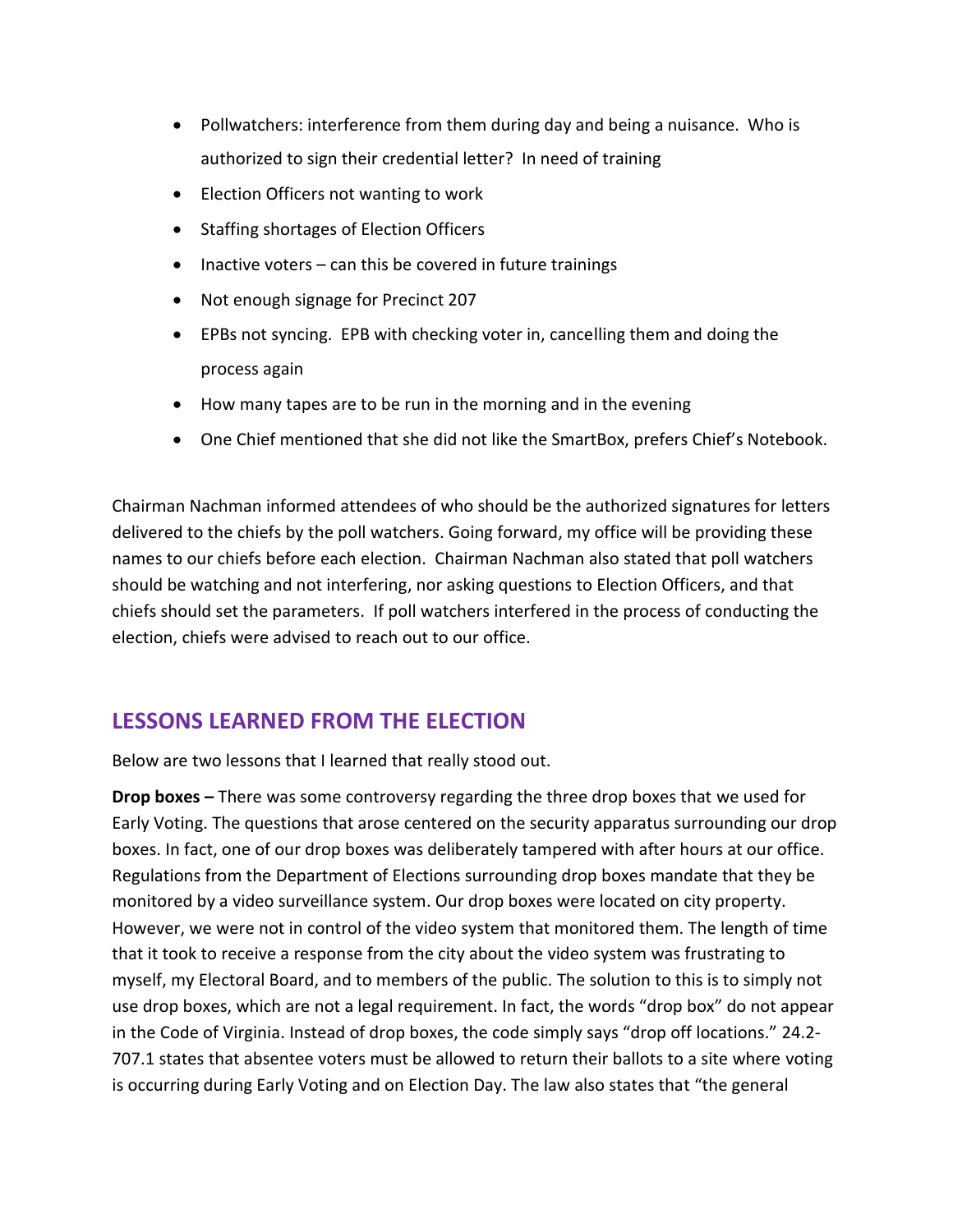registrar may establish additional drop-off locations as he deems necessary." I do not feel it is necessary to have drop boxes located at the same exact location where voters can hand their ballots to an election officer.

**Communications –** This election demonstrated the need for our office to have a communications infrastructure. We need to be able to send out press releases, newsletters, and social media updates so that the public is always aware of what is going on with elections. Voters look to our website for information about the election process, so it is important to keep the site up to date with easy-to-find information on frequently asked questions. For instance, voters complained that information regarding our satellite voting locations was difficult to find. We also need to make sure that we are constantly pushing back against misinformation, including proactively providing updates when policy changes create confusion among voters. Our office needs to communicate to the public early and often. I have identified that the best way to accomplish this is to hire a full time Communications Specialist.

#### **In Summary**

All in all, I am proud of the administration of this election, and I look forward to working with the Electoral Board to make improvements going forward.

Thank you.